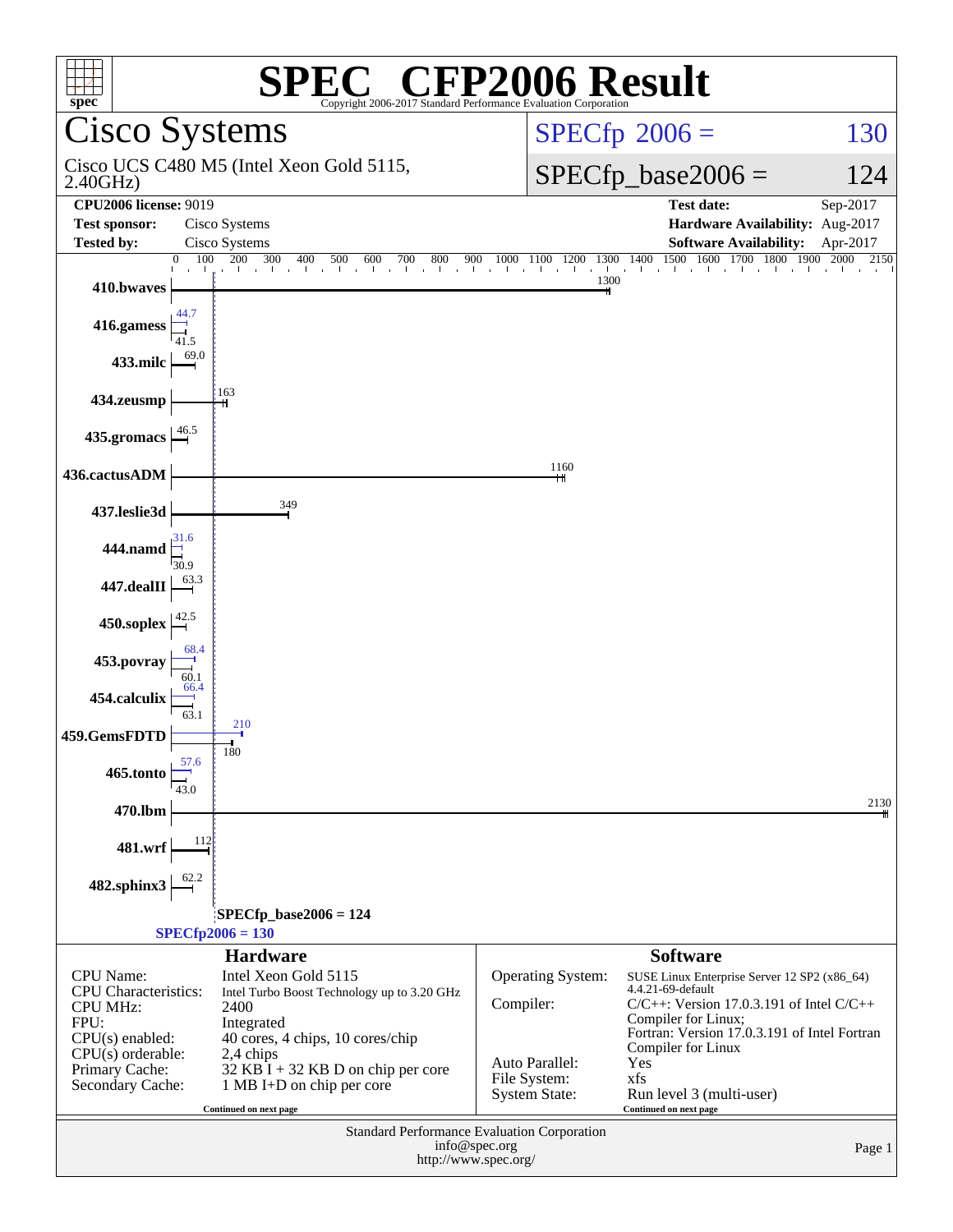

# Cisco Systems

#### 2.40GHz) Cisco UCS C480 M5 (Intel Xeon Gold 5115,

 $SPECfp2006 = 130$  $SPECfp2006 = 130$ 

### $SPECfp\_base2006 = 124$

| <b>CPU2006 license: 9019</b>         |                                                                                                       |                                                            | <b>Test date:</b><br>$Sep-2017$           |
|--------------------------------------|-------------------------------------------------------------------------------------------------------|------------------------------------------------------------|-------------------------------------------|
| <b>Test sponsor:</b>                 | Cisco Systems                                                                                         |                                                            | Hardware Availability: Aug-2017           |
| <b>Tested by:</b>                    | Cisco Systems                                                                                         |                                                            | <b>Software Availability:</b><br>Apr-2017 |
| L3 Cache:<br>Other Cache:<br>Memory: | 13.75 MB I+D on chip per chip<br>None<br>768 GB (48 x 16 GB 2Rx4 PC4-2666V-R,<br>running at 2400 MHz) | <b>Base Pointers:</b><br>Peak Pointers:<br>Other Software: | 64-bit<br>$32/64$ -bit<br>None            |
| Disk Subsystem:<br>Other Hardware:   | 1 x 600 GB SAS HDD, 10K RPM<br>None                                                                   |                                                            |                                           |

**[Results Table](http://www.spec.org/auto/cpu2006/Docs/result-fields.html#ResultsTable)**

| <b>Seconds</b><br>10.4 | <b>Ratio</b><br>1300 | <b>Base</b><br><b>Seconds</b> | Ratio |                |              |                |              |                |              |                                                                                                        |              |
|------------------------|----------------------|-------------------------------|-------|----------------|--------------|----------------|--------------|----------------|--------------|--------------------------------------------------------------------------------------------------------|--------------|
|                        |                      |                               |       |                |              | <b>Peak</b>    |              |                |              |                                                                                                        |              |
|                        |                      |                               |       | <b>Seconds</b> | <b>Ratio</b> | <b>Seconds</b> | <b>Ratio</b> | <b>Seconds</b> | <b>Ratio</b> | <b>Seconds</b>                                                                                         | <b>Ratio</b> |
|                        |                      | 10.4                          | 1310  | 10.5           | 1300         | 10.4           | <b>1300</b>  | 10.4           | 1310         | 10.5                                                                                                   | 1300         |
| 472                    | 41.5                 | 471                           | 41.5  | 472            | 41.5         | 438            | 44.7         | 438            | 44.8         | 438                                                                                                    | 44.7         |
| 133                    | 69.0                 | 133                           | 69.2  | 134            | 68.6         | 133            | 69.0         | 133            | 69.2         | 134                                                                                                    | 68.6         |
| 54.8                   | 166                  | 55.9                          | 163   | 59.5           | 153          | 54.8           | 166          | 55.9           | 163          | 59.5                                                                                                   | 153          |
| 154                    | 46.5                 | 154                           | 46.5  | 153            | 46.6         | 154            | 46.5         | 154            | 46.5         | 153                                                                                                    | 46.6         |
| 10.2                   | 1170                 | 10.4                          | 1150  | 10.3           | 1160         | 10.2           | 1170         | 10.4           | 1150         | 10.3                                                                                                   | 1160         |
| 27.0                   | 349                  | 27.1                          | 347   | 26.9           | 349          | 27.0           | 349          | 27.1           | 347          | 26.9                                                                                                   | 349          |
| 260                    | 30.8                 | 260                           | 30.9  | 260            | 30.9         | 254            | 31.6         | 254            | 31.6         | 254                                                                                                    | 31.6         |
| 181                    | 63.3                 | 181                           | 63.1  | 181            | 63.3         | 181            | 63.3         | 181            | 63.1         | 181                                                                                                    | 63.3         |
| 197                    | 42.4                 | 196                           | 42.5  | 196            | 42.5         | 197            | 42.4         | 196            | 42.5         | 196                                                                                                    | 42.5         |
| 88.5                   | 60.1                 | 88.6                          | 60.1  | 88.2           | 60.3         | 77.8           | 68.4         | 77.6           | 68.6         | 77.9                                                                                                   | 68.3         |
| 131                    | 63.2                 | 131                           | 63.1  | 131            | 63.1         | 124            | 66.4         | 125            | 66.1         | 124                                                                                                    | 66.4         |
| 58.9                   | 180                  | 58.0                          | 183   | 59.8           | 177          | 51.5           | 206          | 50.5           | <b>210</b>   | 50.2                                                                                                   | 211          |
| 231                    | 42.6                 | 228                           | 43.2  | 229            | 43.0         | 171            | 57.6         | 171            | 57.5         | 171                                                                                                    | 57.6         |
| 6.48                   | 2120                 | 6.46                          | 2130  | 6.44           | 2130         | 6.48           | 2120         | 6.46           | 2130         | 6.44                                                                                                   | 2130         |
| 102                    | 109                  | 100                           | 112   | 100            | 112          | 102            | 109          | <b>100</b>     | <b>112</b>   | 100                                                                                                    | 112          |
| 313                    | 62.2                 | 312                           | 62.5  | 313            | 62.2         | 313            | 62.2         | 312            | 62.5         | 313                                                                                                    | 62.2         |
|                        |                      |                               |       |                |              |                |              |                |              | Decute ennear in the order in which thou were run. Pold underlined tout indicates a modian measurement |              |

Results appear in the [order in which they were run.](http://www.spec.org/auto/cpu2006/Docs/result-fields.html#RunOrder) Bold underlined text [indicates a median measurement.](http://www.spec.org/auto/cpu2006/Docs/result-fields.html#Median)

### **[Operating System Notes](http://www.spec.org/auto/cpu2006/Docs/result-fields.html#OperatingSystemNotes)**

Stack size set to unlimited using "ulimit -s unlimited"

### **[Platform Notes](http://www.spec.org/auto/cpu2006/Docs/result-fields.html#PlatformNotes)**

BIOS Settings: Intel HyperThreading Technology set to Disabled CPU performance set to Enterprise Power Performance Tuning set to OS SNC set to Disabled IMC Interleaving set to Auto Patrol Scrub set to Disabled Sysinfo program /opt/cpu2006-1.2/config/sysinfo.rev6993 Revision 6993 of 2015-11-06 (b5e8d4b4eb51ed28d7f98696cbe290c1)

Continued on next page

Standard Performance Evaluation Corporation [info@spec.org](mailto:info@spec.org) <http://www.spec.org/>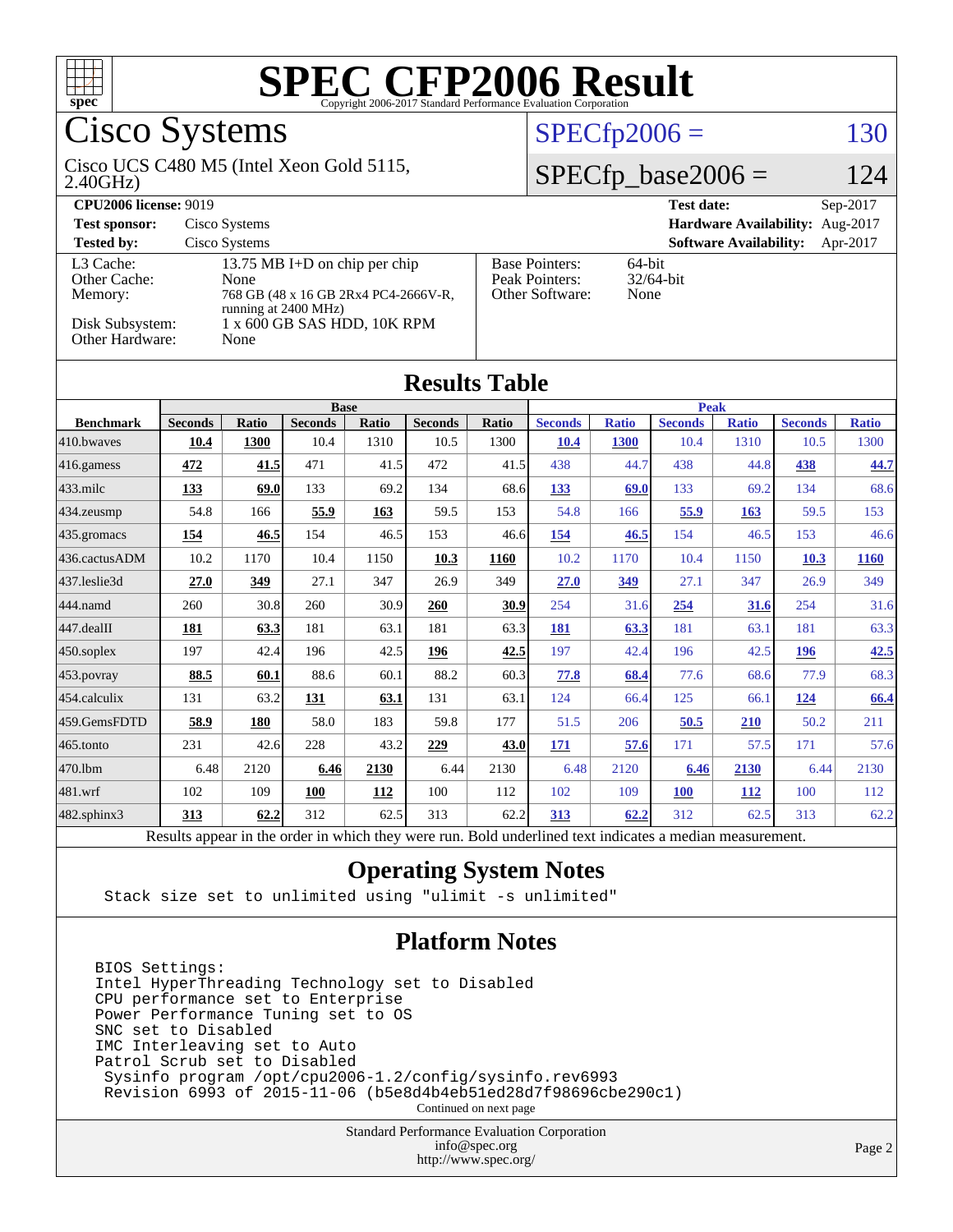

Cisco Systems

 $SPECTp2006 = 130$ 

2.40GHz) Cisco UCS C480 M5 (Intel Xeon Gold 5115,  $SPECfp\_base2006 = 124$ 

**[CPU2006 license:](http://www.spec.org/auto/cpu2006/Docs/result-fields.html#CPU2006license)** 9019 **[Test date:](http://www.spec.org/auto/cpu2006/Docs/result-fields.html#Testdate)** Sep-2017 **[Test sponsor:](http://www.spec.org/auto/cpu2006/Docs/result-fields.html#Testsponsor)** Cisco Systems **[Hardware Availability:](http://www.spec.org/auto/cpu2006/Docs/result-fields.html#HardwareAvailability)** Aug-2017 **[Tested by:](http://www.spec.org/auto/cpu2006/Docs/result-fields.html#Testedby)** Cisco Systems **[Software Availability:](http://www.spec.org/auto/cpu2006/Docs/result-fields.html#SoftwareAvailability)** Apr-2017

#### **[Platform Notes \(Continued\)](http://www.spec.org/auto/cpu2006/Docs/result-fields.html#PlatformNotes)**

Standard Performance Evaluation Corporation [info@spec.org](mailto:info@spec.org) <http://www.spec.org/> running on linux-wjnw Sat Sep 9 11:43:27 2017 This section contains SUT (System Under Test) info as seen by some common utilities. To remove or add to this section, see: <http://www.spec.org/cpu2006/Docs/config.html#sysinfo> From /proc/cpuinfo model name : Intel(R) Xeon(R) Gold 5115 CPU @ 2.40GHz 4 "physical id"s (chips) 40 "processors" cores, siblings (Caution: counting these is hw and system dependent. The following excerpts from /proc/cpuinfo might not be reliable. Use with caution.) cpu cores : 10 siblings : 10 physical 0: cores 0 1 2 3 4 8 9 10 11 12 physical 1: cores 0 1 2 3 4 8 9 10 11 12 physical 2: cores 0 1 2 3 4 8 9 10 11 12 physical 3: cores 0 1 2 3 4 8 9 10 11 12 cache size : 14080 KB From /proc/meminfo MemTotal: 791191608 kB HugePages\_Total: 0 Hugepagesize: 2048 kB From /etc/\*release\* /etc/\*version\* SuSE-release: SUSE Linux Enterprise Server 12 (x86\_64) VERSION = 12 PATCHLEVEL = 2 # This file is deprecated and will be removed in a future service pack or release. # Please check /etc/os-release for details about this release. os-release: NAME="SLES" VERSION="12-SP2" VERSION\_ID="12.2" PRETTY\_NAME="SUSE Linux Enterprise Server 12 SP2" ID="sles" ANSI\_COLOR="0;32" CPE\_NAME="cpe:/o:suse:sles:12:sp2" uname -a: Linux linux-wjnw 4.4.21-69-default #1 SMP Tue Oct 25 10:58:20 UTC 2016 (9464f67) x86\_64 x86\_64 x86\_64 GNU/Linux run-level 3 Sep 9 11:39 SPEC is set to: /opt/cpu2006-1.2 Filesystem Type Size Used Avail Use% Mounted on /dev/sda2 xfs 321G 119G 203G 37% / Continued on next page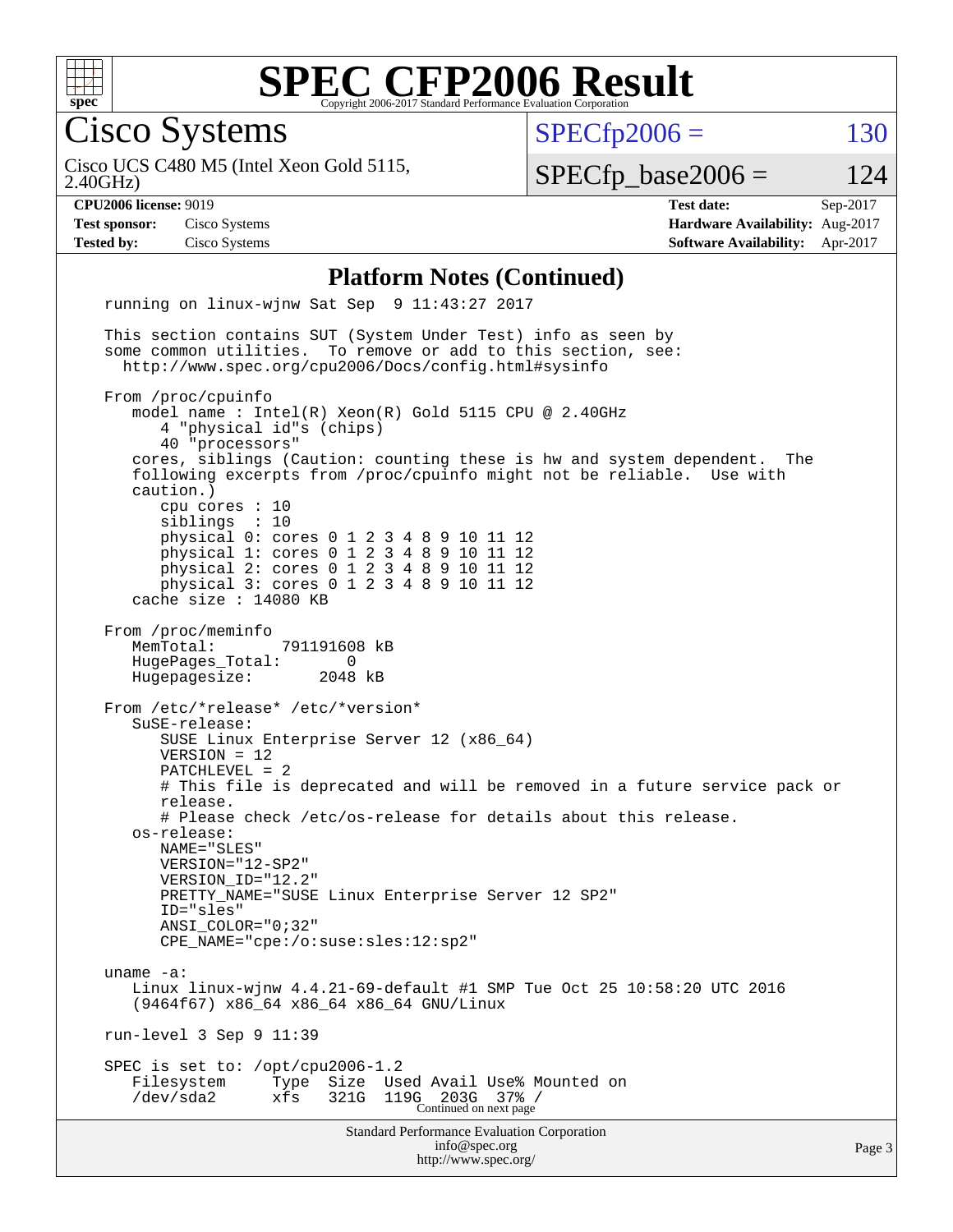

Cisco Systems

 $SPECTp2006 = 130$ 

2.40GHz) Cisco UCS C480 M5 (Intel Xeon Gold 5115,

### $SPECfp\_base2006 = 124$

**[Test sponsor:](http://www.spec.org/auto/cpu2006/Docs/result-fields.html#Testsponsor)** Cisco Systems **[Hardware Availability:](http://www.spec.org/auto/cpu2006/Docs/result-fields.html#HardwareAvailability)** Aug-2017

**[CPU2006 license:](http://www.spec.org/auto/cpu2006/Docs/result-fields.html#CPU2006license)** 9019 **[Test date:](http://www.spec.org/auto/cpu2006/Docs/result-fields.html#Testdate)** Sep-2017 **[Tested by:](http://www.spec.org/auto/cpu2006/Docs/result-fields.html#Testedby)** Cisco Systems **[Software Availability:](http://www.spec.org/auto/cpu2006/Docs/result-fields.html#SoftwareAvailability)** Apr-2017

#### **[Platform Notes \(Continued\)](http://www.spec.org/auto/cpu2006/Docs/result-fields.html#PlatformNotes)**

Additional information from dmidecode:

 Warning: Use caution when you interpret this section. The 'dmidecode' program reads system data which is "intended to allow hardware to be accurately determined", but the intent may not be met, as there are frequent changes to hardware, firmware, and the "DMTF SMBIOS" standard.

 BIOS Cisco Systems, Inc. C480M5.3.1.0.272.0613172154 06/13/2017 Memory: 48x 0xCE00 M393A2G40EB2-CTD 16 GB 2 rank 2666 MHz, configured at 2400 MHz

(End of data from sysinfo program)

#### **[General Notes](http://www.spec.org/auto/cpu2006/Docs/result-fields.html#GeneralNotes)**

Environment variables set by runspec before the start of the run: KMP AFFINITY = "granularity=fine,  $compact$ " LD\_LIBRARY\_PATH = "/opt/cpu2006-1.2/lib/ia32:/opt/cpu2006-1.2/lib/intel64:/opt/cpu2006-1.2/sh10.2" OMP NUM THREADS = "40"

 Binaries compiled on a system with 1x Intel Core i7-4790 CPU + 32GB RAM memory using Redhat Enterprise Linux 7.2 Transparent Huge Pages enabled with: echo always > /sys/kernel/mm/transparent\_hugepage/enabled

### **[Base Compiler Invocation](http://www.spec.org/auto/cpu2006/Docs/result-fields.html#BaseCompilerInvocation)**

[C benchmarks](http://www.spec.org/auto/cpu2006/Docs/result-fields.html#Cbenchmarks): [icc -m64](http://www.spec.org/cpu2006/results/res2017q4/cpu2006-20170919-50170.flags.html#user_CCbase_intel_icc_64bit_bda6cc9af1fdbb0edc3795bac97ada53)

[C++ benchmarks:](http://www.spec.org/auto/cpu2006/Docs/result-fields.html#CXXbenchmarks) [icpc -m64](http://www.spec.org/cpu2006/results/res2017q4/cpu2006-20170919-50170.flags.html#user_CXXbase_intel_icpc_64bit_fc66a5337ce925472a5c54ad6a0de310)

[Fortran benchmarks](http://www.spec.org/auto/cpu2006/Docs/result-fields.html#Fortranbenchmarks): [ifort -m64](http://www.spec.org/cpu2006/results/res2017q4/cpu2006-20170919-50170.flags.html#user_FCbase_intel_ifort_64bit_ee9d0fb25645d0210d97eb0527dcc06e)

[Benchmarks using both Fortran and C](http://www.spec.org/auto/cpu2006/Docs/result-fields.html#BenchmarksusingbothFortranandC): [icc -m64](http://www.spec.org/cpu2006/results/res2017q4/cpu2006-20170919-50170.flags.html#user_CC_FCbase_intel_icc_64bit_bda6cc9af1fdbb0edc3795bac97ada53) [ifort -m64](http://www.spec.org/cpu2006/results/res2017q4/cpu2006-20170919-50170.flags.html#user_CC_FCbase_intel_ifort_64bit_ee9d0fb25645d0210d97eb0527dcc06e)

### **[Base Portability Flags](http://www.spec.org/auto/cpu2006/Docs/result-fields.html#BasePortabilityFlags)**

 410.bwaves: [-DSPEC\\_CPU\\_LP64](http://www.spec.org/cpu2006/results/res2017q4/cpu2006-20170919-50170.flags.html#suite_basePORTABILITY410_bwaves_DSPEC_CPU_LP64) 416.gamess: [-DSPEC\\_CPU\\_LP64](http://www.spec.org/cpu2006/results/res2017q4/cpu2006-20170919-50170.flags.html#suite_basePORTABILITY416_gamess_DSPEC_CPU_LP64) 433.milc: [-DSPEC\\_CPU\\_LP64](http://www.spec.org/cpu2006/results/res2017q4/cpu2006-20170919-50170.flags.html#suite_basePORTABILITY433_milc_DSPEC_CPU_LP64) 434.zeusmp: [-DSPEC\\_CPU\\_LP64](http://www.spec.org/cpu2006/results/res2017q4/cpu2006-20170919-50170.flags.html#suite_basePORTABILITY434_zeusmp_DSPEC_CPU_LP64) 435.gromacs: [-DSPEC\\_CPU\\_LP64](http://www.spec.org/cpu2006/results/res2017q4/cpu2006-20170919-50170.flags.html#suite_basePORTABILITY435_gromacs_DSPEC_CPU_LP64) [-nofor\\_main](http://www.spec.org/cpu2006/results/res2017q4/cpu2006-20170919-50170.flags.html#user_baseLDPORTABILITY435_gromacs_f-nofor_main)

Continued on next page

Standard Performance Evaluation Corporation [info@spec.org](mailto:info@spec.org) <http://www.spec.org/>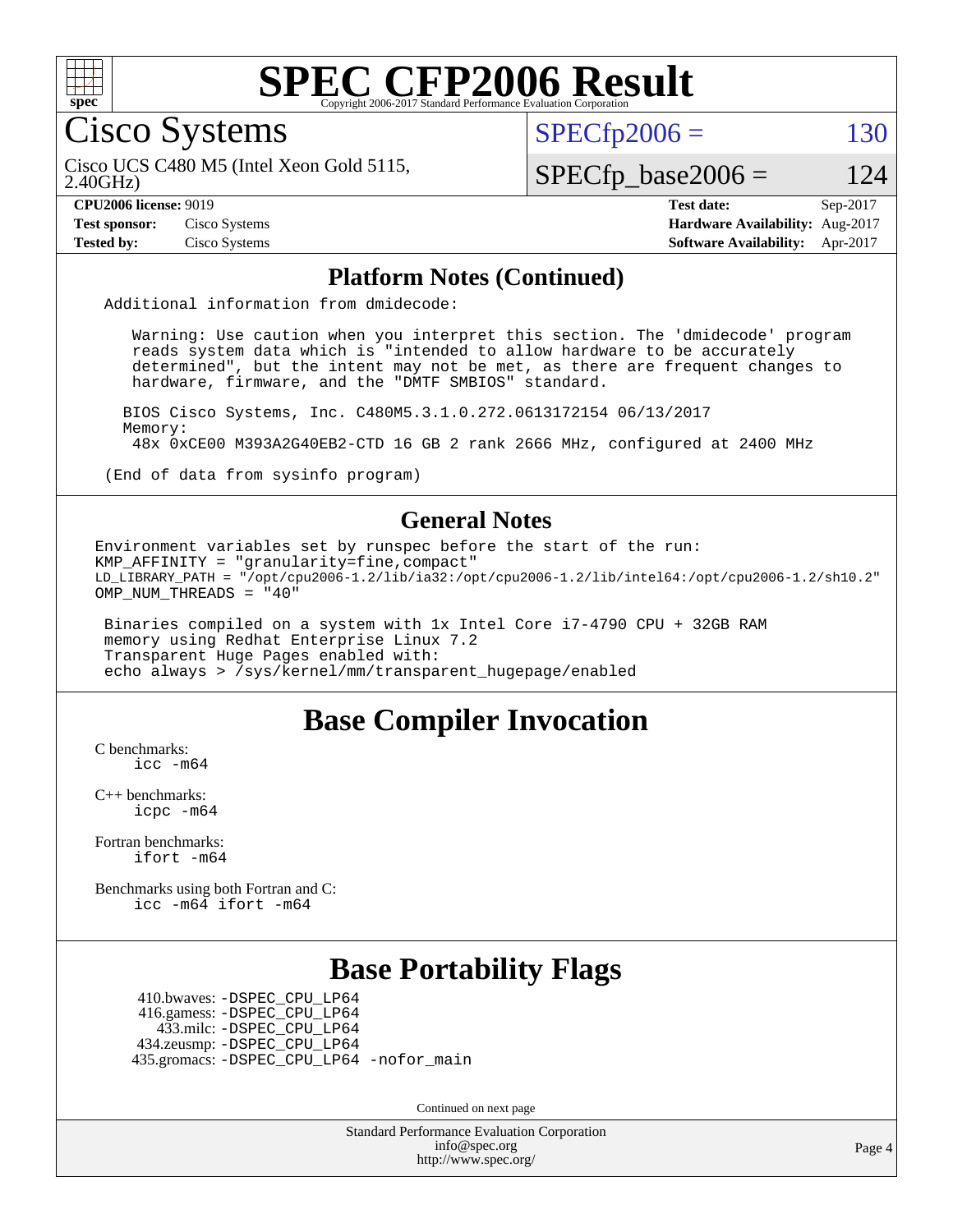

Cisco Systems

 $SPECTp2006 = 130$ 

2.40GHz) Cisco UCS C480 M5 (Intel Xeon Gold 5115,

 $SPECfp\_base2006 = 124$ 

| <b>Test sponsor:</b> | Cisco Systems |
|----------------------|---------------|
| <b>Tested by:</b>    | Cisco Systems |

**[CPU2006 license:](http://www.spec.org/auto/cpu2006/Docs/result-fields.html#CPU2006license)** 9019 **[Test date:](http://www.spec.org/auto/cpu2006/Docs/result-fields.html#Testdate)** Sep-2017 **[Hardware Availability:](http://www.spec.org/auto/cpu2006/Docs/result-fields.html#HardwareAvailability)** Aug-2017 **[Software Availability:](http://www.spec.org/auto/cpu2006/Docs/result-fields.html#SoftwareAvailability)** Apr-2017

# **[Base Portability Flags \(Continued\)](http://www.spec.org/auto/cpu2006/Docs/result-fields.html#BasePortabilityFlags)**

| 436.cactusADM: - DSPEC CPU LP64 - nofor main |                                                                |
|----------------------------------------------|----------------------------------------------------------------|
| 437.leslie3d: -DSPEC CPU LP64                |                                                                |
| 444.namd: - DSPEC CPU LP64                   |                                                                |
| 447.dealII: -DSPEC_CPU LP64                  |                                                                |
| 450.soplex: -DSPEC_CPU_LP64                  |                                                                |
| 453.povray: -DSPEC_CPU_LP64                  |                                                                |
| 454.calculix: - DSPEC CPU LP64 - nofor main  |                                                                |
| 459. GemsFDTD: - DSPEC CPU LP64              |                                                                |
| 465.tonto: -DSPEC CPU LP64                   |                                                                |
| 470.1bm: - DSPEC CPU LP64                    |                                                                |
|                                              | 481.wrf: -DSPEC CPU_LP64 -DSPEC_CPU_CASE_FLAG -DSPEC_CPU_LINUX |
| 482.sphinx3: -DSPEC CPU LP64                 |                                                                |

## **[Base Optimization Flags](http://www.spec.org/auto/cpu2006/Docs/result-fields.html#BaseOptimizationFlags)**

[C benchmarks](http://www.spec.org/auto/cpu2006/Docs/result-fields.html#Cbenchmarks):

[-xCORE-AVX2](http://www.spec.org/cpu2006/results/res2017q4/cpu2006-20170919-50170.flags.html#user_CCbase_f-xCORE-AVX2) [-ipo](http://www.spec.org/cpu2006/results/res2017q4/cpu2006-20170919-50170.flags.html#user_CCbase_f-ipo) [-O3](http://www.spec.org/cpu2006/results/res2017q4/cpu2006-20170919-50170.flags.html#user_CCbase_f-O3) [-no-prec-div](http://www.spec.org/cpu2006/results/res2017q4/cpu2006-20170919-50170.flags.html#user_CCbase_f-no-prec-div) [-parallel](http://www.spec.org/cpu2006/results/res2017q4/cpu2006-20170919-50170.flags.html#user_CCbase_f-parallel) [-qopt-prefetch](http://www.spec.org/cpu2006/results/res2017q4/cpu2006-20170919-50170.flags.html#user_CCbase_f-qopt-prefetch)

[C++ benchmarks:](http://www.spec.org/auto/cpu2006/Docs/result-fields.html#CXXbenchmarks) [-xCORE-AVX2](http://www.spec.org/cpu2006/results/res2017q4/cpu2006-20170919-50170.flags.html#user_CXXbase_f-xCORE-AVX2) [-ipo](http://www.spec.org/cpu2006/results/res2017q4/cpu2006-20170919-50170.flags.html#user_CXXbase_f-ipo) [-O3](http://www.spec.org/cpu2006/results/res2017q4/cpu2006-20170919-50170.flags.html#user_CXXbase_f-O3) [-no-prec-div](http://www.spec.org/cpu2006/results/res2017q4/cpu2006-20170919-50170.flags.html#user_CXXbase_f-no-prec-div) [-qopt-prefetch](http://www.spec.org/cpu2006/results/res2017q4/cpu2006-20170919-50170.flags.html#user_CXXbase_f-qopt-prefetch)

[Fortran benchmarks](http://www.spec.org/auto/cpu2006/Docs/result-fields.html#Fortranbenchmarks): [-xCORE-AVX2](http://www.spec.org/cpu2006/results/res2017q4/cpu2006-20170919-50170.flags.html#user_FCbase_f-xCORE-AVX2) [-ipo](http://www.spec.org/cpu2006/results/res2017q4/cpu2006-20170919-50170.flags.html#user_FCbase_f-ipo) [-O3](http://www.spec.org/cpu2006/results/res2017q4/cpu2006-20170919-50170.flags.html#user_FCbase_f-O3) [-no-prec-div](http://www.spec.org/cpu2006/results/res2017q4/cpu2006-20170919-50170.flags.html#user_FCbase_f-no-prec-div) [-parallel](http://www.spec.org/cpu2006/results/res2017q4/cpu2006-20170919-50170.flags.html#user_FCbase_f-parallel) [-qopt-prefetch](http://www.spec.org/cpu2006/results/res2017q4/cpu2006-20170919-50170.flags.html#user_FCbase_f-qopt-prefetch)

[Benchmarks using both Fortran and C](http://www.spec.org/auto/cpu2006/Docs/result-fields.html#BenchmarksusingbothFortranandC): [-xCORE-AVX2](http://www.spec.org/cpu2006/results/res2017q4/cpu2006-20170919-50170.flags.html#user_CC_FCbase_f-xCORE-AVX2) [-ipo](http://www.spec.org/cpu2006/results/res2017q4/cpu2006-20170919-50170.flags.html#user_CC_FCbase_f-ipo) [-O3](http://www.spec.org/cpu2006/results/res2017q4/cpu2006-20170919-50170.flags.html#user_CC_FCbase_f-O3) [-no-prec-div](http://www.spec.org/cpu2006/results/res2017q4/cpu2006-20170919-50170.flags.html#user_CC_FCbase_f-no-prec-div) [-parallel](http://www.spec.org/cpu2006/results/res2017q4/cpu2006-20170919-50170.flags.html#user_CC_FCbase_f-parallel) [-qopt-prefetch](http://www.spec.org/cpu2006/results/res2017q4/cpu2006-20170919-50170.flags.html#user_CC_FCbase_f-qopt-prefetch)

## **[Peak Compiler Invocation](http://www.spec.org/auto/cpu2006/Docs/result-fields.html#PeakCompilerInvocation)**

[C benchmarks](http://www.spec.org/auto/cpu2006/Docs/result-fields.html#Cbenchmarks): [icc -m64](http://www.spec.org/cpu2006/results/res2017q4/cpu2006-20170919-50170.flags.html#user_CCpeak_intel_icc_64bit_bda6cc9af1fdbb0edc3795bac97ada53)

[C++ benchmarks:](http://www.spec.org/auto/cpu2006/Docs/result-fields.html#CXXbenchmarks) [icpc -m64](http://www.spec.org/cpu2006/results/res2017q4/cpu2006-20170919-50170.flags.html#user_CXXpeak_intel_icpc_64bit_fc66a5337ce925472a5c54ad6a0de310)

[Fortran benchmarks](http://www.spec.org/auto/cpu2006/Docs/result-fields.html#Fortranbenchmarks): [ifort -m64](http://www.spec.org/cpu2006/results/res2017q4/cpu2006-20170919-50170.flags.html#user_FCpeak_intel_ifort_64bit_ee9d0fb25645d0210d97eb0527dcc06e)

[Benchmarks using both Fortran and C](http://www.spec.org/auto/cpu2006/Docs/result-fields.html#BenchmarksusingbothFortranandC): [icc -m64](http://www.spec.org/cpu2006/results/res2017q4/cpu2006-20170919-50170.flags.html#user_CC_FCpeak_intel_icc_64bit_bda6cc9af1fdbb0edc3795bac97ada53) [ifort -m64](http://www.spec.org/cpu2006/results/res2017q4/cpu2006-20170919-50170.flags.html#user_CC_FCpeak_intel_ifort_64bit_ee9d0fb25645d0210d97eb0527dcc06e)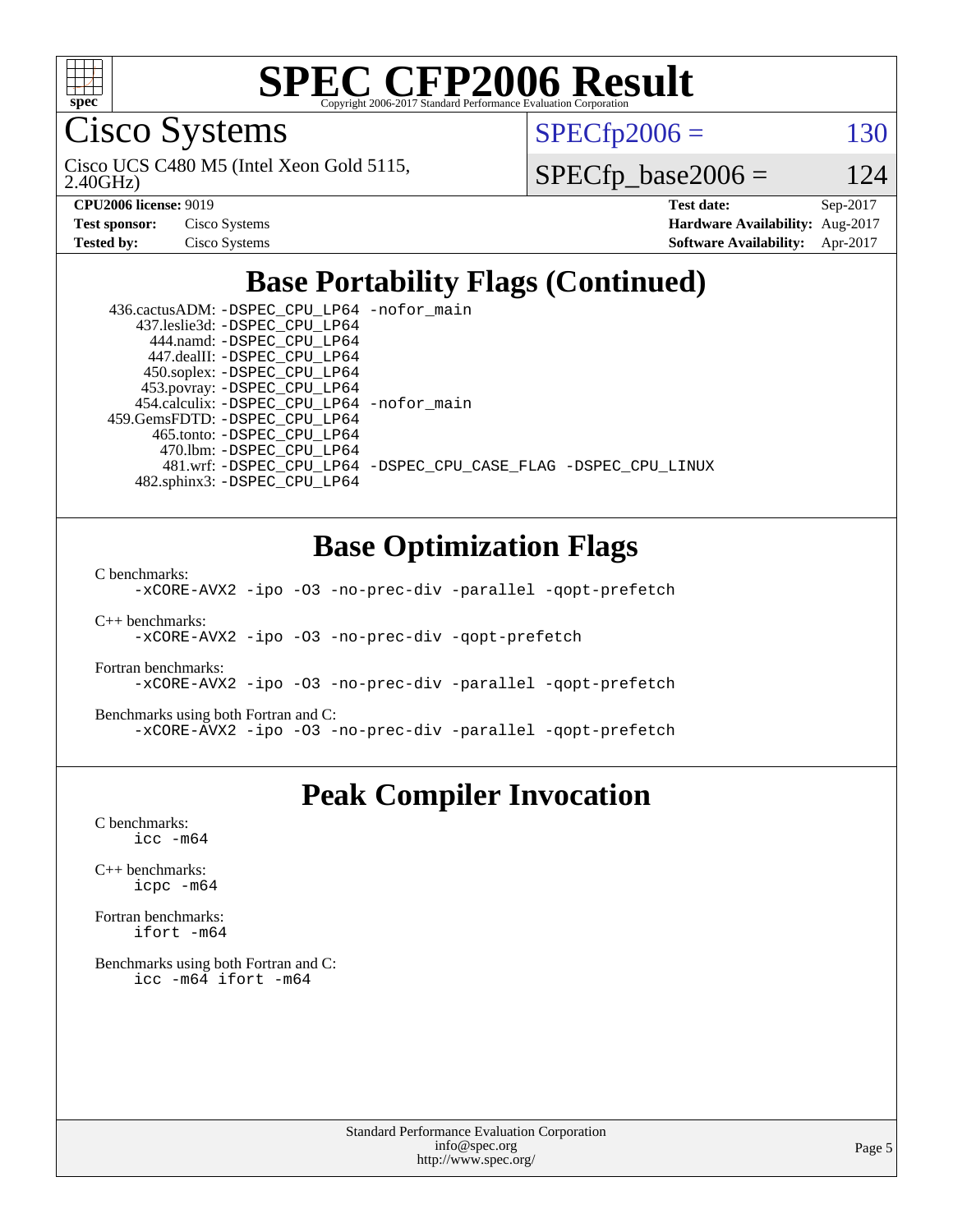

Cisco Systems

Cisco UCS C480 M5 (Intel Xeon Gold 5115,

 $SPECTp2006 = 130$ 

2.40GHz)

 $SPECfp\_base2006 = 124$ 

**[Test sponsor:](http://www.spec.org/auto/cpu2006/Docs/result-fields.html#Testsponsor)** Cisco Systems **[Hardware Availability:](http://www.spec.org/auto/cpu2006/Docs/result-fields.html#HardwareAvailability)** Aug-2017

**[CPU2006 license:](http://www.spec.org/auto/cpu2006/Docs/result-fields.html#CPU2006license)** 9019 **[Test date:](http://www.spec.org/auto/cpu2006/Docs/result-fields.html#Testdate)** Sep-2017 **[Tested by:](http://www.spec.org/auto/cpu2006/Docs/result-fields.html#Testedby)** Cisco Systems **[Software Availability:](http://www.spec.org/auto/cpu2006/Docs/result-fields.html#SoftwareAvailability)** Apr-2017

# **[Peak Portability Flags](http://www.spec.org/auto/cpu2006/Docs/result-fields.html#PeakPortabilityFlags)**

Same as Base Portability Flags

# **[Peak Optimization Flags](http://www.spec.org/auto/cpu2006/Docs/result-fields.html#PeakOptimizationFlags)**

[C benchmarks](http://www.spec.org/auto/cpu2006/Docs/result-fields.html#Cbenchmarks):

433.milc: basepeak = yes

 $470.$ lbm: basepeak = yes

 $482$ .sphinx3: basepeak = yes

[C++ benchmarks:](http://www.spec.org/auto/cpu2006/Docs/result-fields.html#CXXbenchmarks)

```
 444.namd: -prof-gen(pass 1) -prof-use(pass 2) -xCORE-AVX2(pass 2)
      -par-num-threads=1-ipo-O3(pass 2)-no-prec-div(pass 2) -fno-alias -auto-ilp32
```
447.dealII: basepeak = yes

 $450$ .soplex: basepeak = yes

```
 453.povray: -prof-gen(pass 1) -prof-use(pass 2) -xCORE-AVX2(pass 2)
        -par-num-threads=1-ipo-O3(pass 2)-no-prec-div(pass 2) -unroll4 -ansi-alias
```
[Fortran benchmarks](http://www.spec.org/auto/cpu2006/Docs/result-fields.html#Fortranbenchmarks):

```
410.bwaves: basepeak = yes 416.gamess: -prof-gen(pass 1) -prof-use(pass 2) -xCORE-AVX2(pass 2)
           -par-num-threads=1-ipo-O3(pass 2)-no-prec-div(pass 2) -unroll2 -inline-level=0 -scalar-rep-
   434.zeusmp: basepeak = yes
   437.leslie3d: basepeak = yes
459.GemsFDTD: -prof-gen(pass 1) -prof-use(pass 2) -xCORE-AVX2(pass 2)
           -par-num-threads=1-ipo-O3(pass 2)-no-prec-div(pass 2) -unroll2 -inline-level=0
           -qopt-prefetch -parallel
     465.tonto: -prof-gen(pass 1) -prof-use(pass 2) -xCORE-AVX2(pass 2)
           -par-num-threads=1(pass 1) -ipo(pass 2) -O3(pass 2)
           -no-prec-div-inline-calloc-qopt-malloc-options=3
           -auto -unroll4
```
Continued on next page

```
Standard Performance Evaluation Corporation
            info@spec.org
          http://www.spec.org/
```